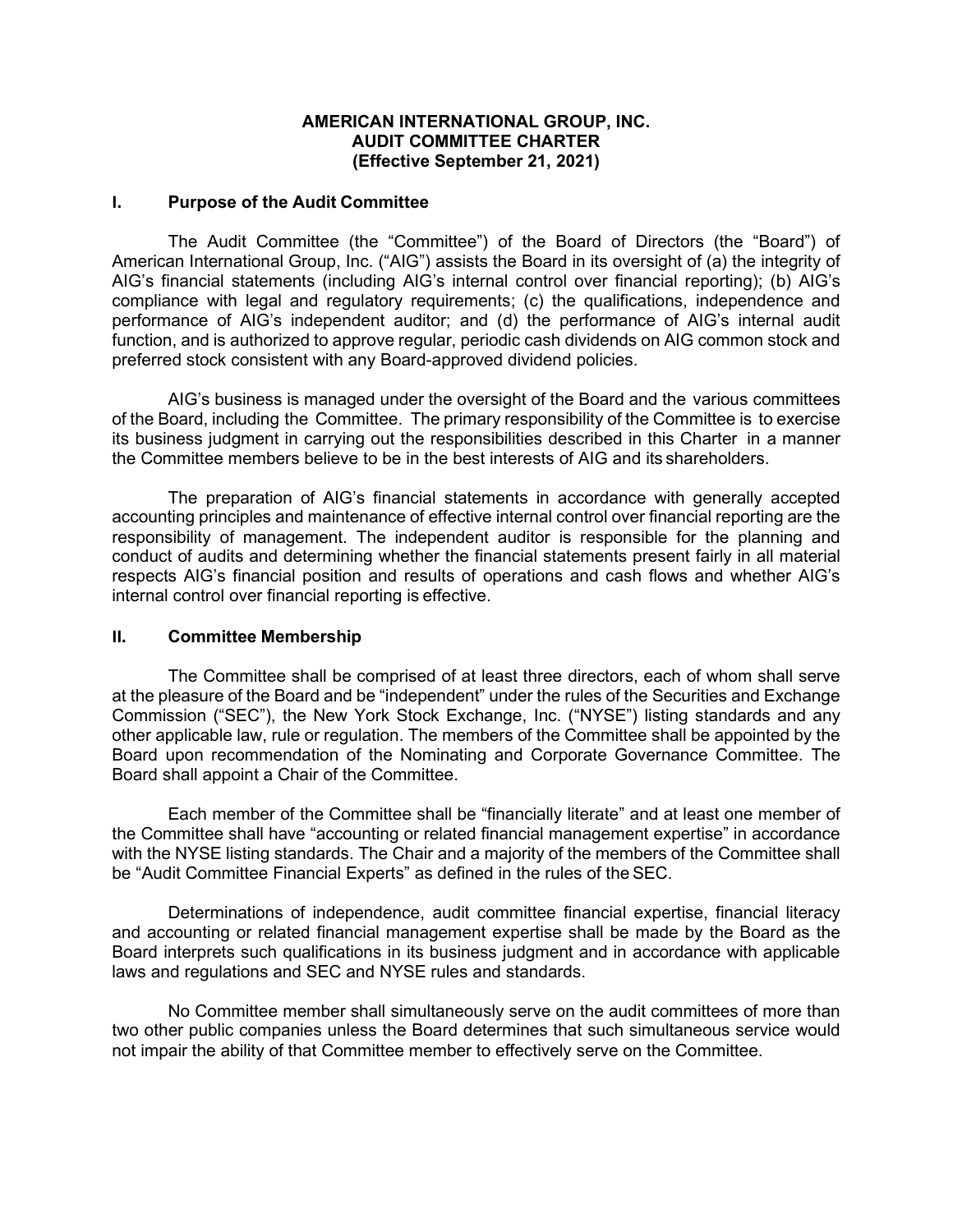## **III. Organization**

The Committee will meet as frequently as it deems necessary or appropriate to carry out its responsibilities.

The Chair shall, in consultation with management and other Committee members, set the agenda for and preside at meetings of the Committee. The Secretary of AIG or another designated individual shall record and keep minutes of all Committee meetings.

The Committee may invite such members of management and other persons to its meetings as it may deem desirable or appropriate.

### **IV. Committee Duties and Responsibilities**

The following are the duties and responsibilities of the Committee:

- A. *Relationship with Independent Auditor*
	- 1. The independent auditor for AIG is accountable to the Board through the Committee and shall report directly to the Committee. The Committee, in its capacity as a committee of the Board, shall be directly responsible for the appointment, compensation, retention, and oversight of the work of the independent auditor (including resolution of disagreements between management and the independent auditor regarding financial reporting) and any other registered public accounting firm retained for the purpose of preparing or issuing an audit report or performing other audit, review, or attestation services for AIG.
	- 2. The Committee shall discuss with the independent auditor (1) on an annual basis, the matters required to be discussed by the Public Company Accounting Oversight Board ("PCAOB") Auditing Standard relating to the conduct of the audit and (2) on a quarterly basis, the matters required to be discussed by the PCAOB Auditing Standard relating to the conduct of a review of interim financial information.
	- 3. The Committee shall discuss with the independent auditor any significant issues arising from the independent auditor's most recent PCAOB inspection report, to the extent relevant to AIG, including the independent auditor's response to any identified deficiencies in its auditing, training or governance practices.
	- 4. The Committee shall review with the independent auditor the items as to which the independent auditor is required to report to the Committee pursuant to the rules of the SEC. These include (1) all critical accounting policies and practices to be used; (2) all alternative treatments of financial information within generally accepted accounting principles that have been discussed with management; (3) the ramifications of the use of such alternative disclosures and treatment; (4) the treatment preferred by the independent auditor; and (5) other material written communications between the independent auditor and management.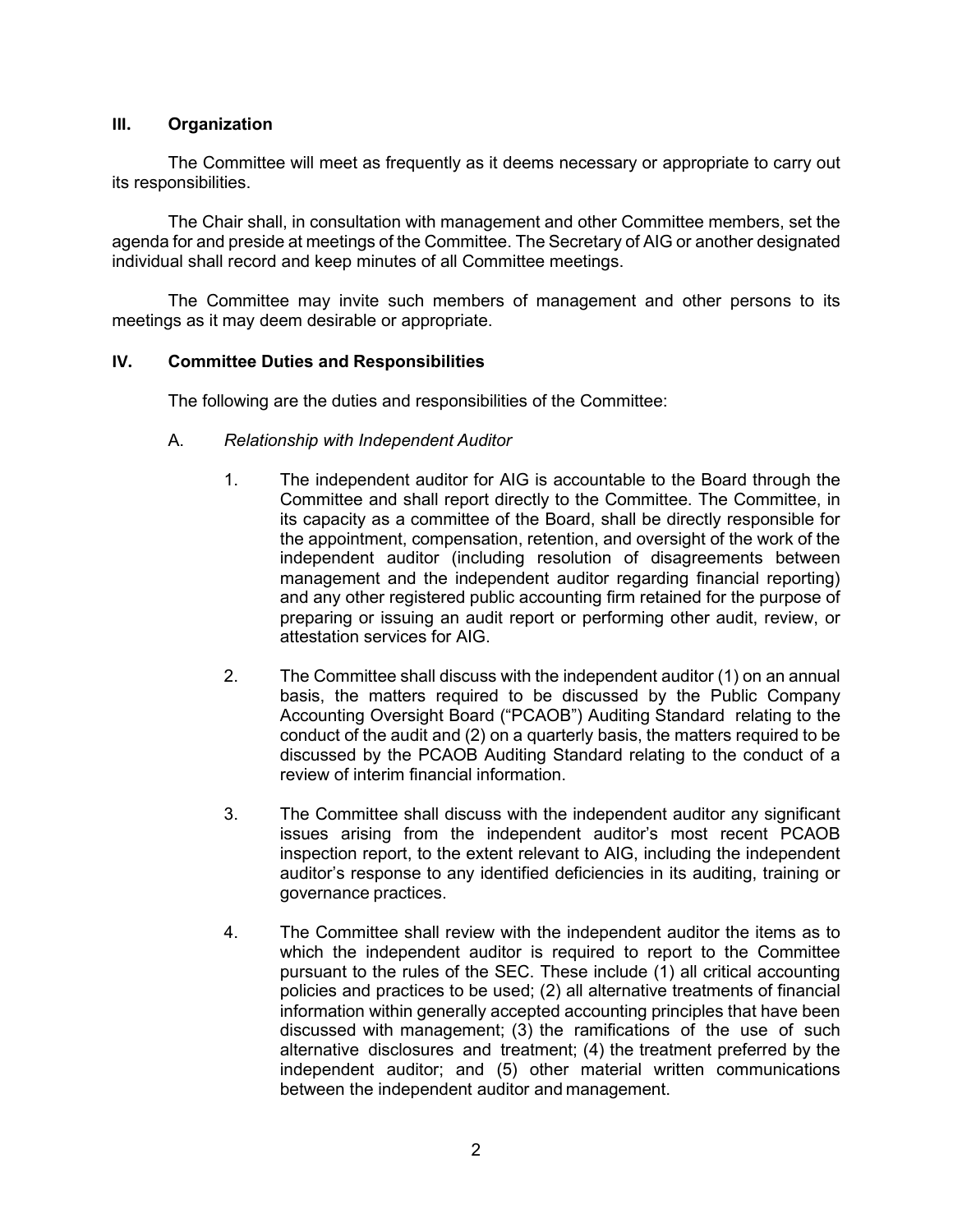- 5. The Committee shall review with the independent auditor (1) observations relating to their assessment of AIG's internal control over financial reporting; (2) any management letter provided by the independent auditor and management's response thereto; (3) a summary of the major audit reports issued by the internal auditor department and management's response thereto; (4) any accounting adjustments that were noted or proposed by the independent auditor but were "passed" (as immaterial or otherwise); and (5) any significant communications between the audit team and the independent auditor's national office with respect to auditing or accounting issues in connection with the engagement.
- 6. The Committee shall review with the independent auditor the responsibilities, budget, and staffing of AIG's internal audit function.
- 7. The Committee shall review with the independent auditor any audit problems or difficulties encountered by the independent auditor in the course of its annual audit work and management's response, including any restrictions on the scope of the independent auditor's activities or access to required information, and any significant disagreements with management.
- 8. The Committee shall obtain from the independent auditor assurance that the audit was conducted in a manner consistent with Section 10A of the Securities Exchange Act of 1934, as amended (the "Exchange Act"), which sets forth certain procedures to be followed in any audit of financial statements required under the Exchange Act.
- 9. As required by the NYSE, the Committee shall, at least annually, obtain and review a report by the independent auditor describing (1) that firm's internal quality-control procedures; (2) any material issues raised by (a) the most recent internal quality-control review (or peer review) of the firm or (b) any inquiry or investigation by governmental or professional authorities, within the preceding five years, with respect to one or more independent audits carried out by the firm, and any steps taken to deal with any such issues; and (3) all relationships between the independent auditor and AIG, including the matters set forth in the letter provided by the independent auditor pursuant to the rules of the PCAOB, to enable the Committee to assess the independent auditor's independence.
- 10. The Committee shall pre-approve all audit and permitted non-audit services from the independent auditor as required by SEC rules.
- 11. The Committee shall, at least annually, evaluate the qualifications, performance, and independence of the independent auditor, including the lead partner of the independent auditor (in each case, in light of SEC and NYSE independence and other applicable standards then in effect). In this regard, the Committee will consider whether the provision of permitted nonaudit services is compatible with maintaining the independent auditor's independence and, in the case of tax-related services, will consider the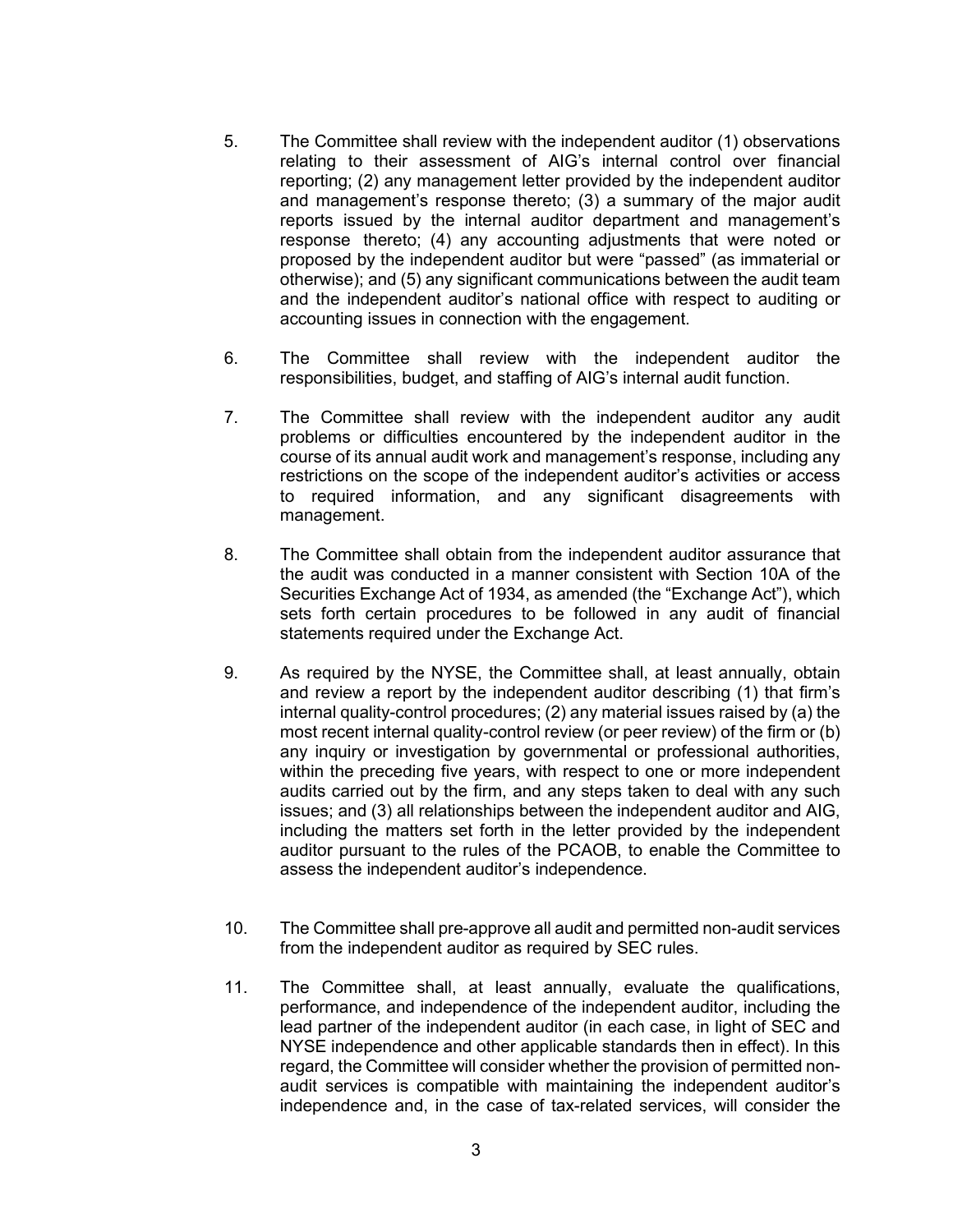information provided by the independent auditor pursuant to the rules of the PCAOB. The Committee shall present its conclusions with respect to the independent auditor to the Board on an annual basis.

- 12. The Committee shall assure the regular rotation of the lead audit partner, the concurring partner and any other active audit engagement team partner as required by law, and shall discuss with management the timing and process for implementing such regular rotation.
- 13. In addition to the ongoing assessment and annual evaluation of AIG's independent auditor, the Committee will consider every five years (or more frequently if the Committee deems it appropriate) whether to conduct a formal request for proposal regarding the appointment and retention of the independent auditor for AIG.
- 14. The Committee shall set clear policies for AIG's hiring of employees or former employees of the independent auditor.

# B. *Financial Disclosure*

- 1. The Committee shall meet with the independent auditor and AIG's internal auditors, prior to the commencement of the annual audit, to review the planning and scope of the audit.
- 2. The Committee shall generally discuss the type and presentation of information to be included in earnings press releases (including any use of "pro forma," or "adjusted" non-GAAP, information), as well as financial information and earnings guidance provided to analysts and rating agencies. The Committee need not discuss in advance each earnings press release or each instance in which AIG may provide earnings guidance.
- 3. The Committee shall discuss generally with management and the independent auditor the annual audited financial statements and the quarterly financial statements, including AIG's disclosures under "Management's Discussion and Analysis of Financial Condition and Results of Operations". The Committee shall also review AIG's disclosure controls and procedures with management on a quarterly basis. The Committee shall recommend to the Board whether the audited financial statements should be included in AIG's Annual Report on Form 10-K.
- 4. The Committee shall discuss with management, the internal auditors, and the independent auditor major issues regarding accounting principles and financial statement presentations, including (1) any significant change in AIG's selection or application of accounting principles; (2) any major issues relating to the adequacy of AIG's internal controls; (3) any audit steps adopted in light of material control deficiencies; (4) the effect of regulatory and accounting initiatives, as well as off-balance sheet structures, on AIG's financial statements; (5) analyses prepared by management and/or the independent auditor setting forth significant financial reporting issues and judgments made in connection with the preparation of AIG's financial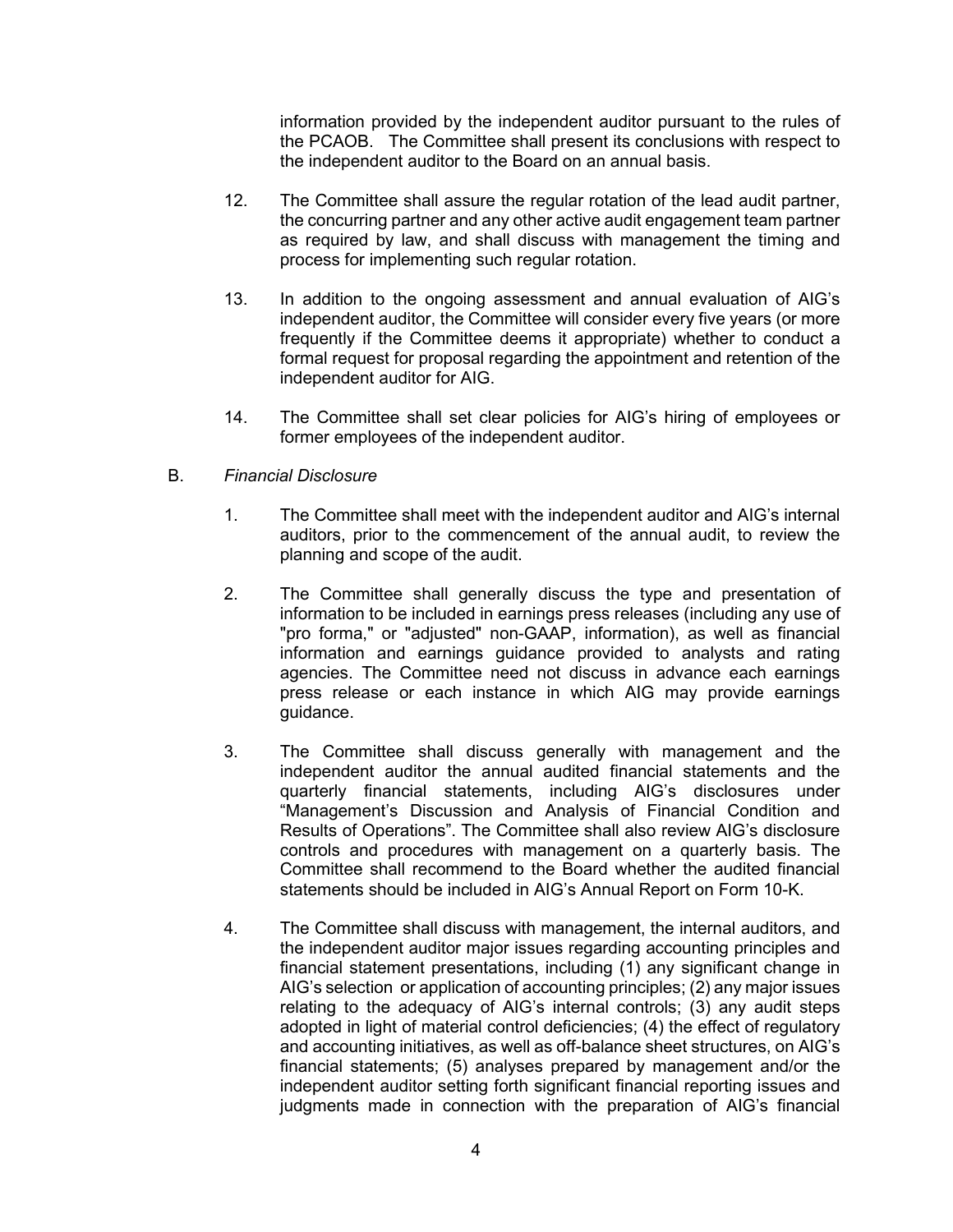statements; and (6) any fraud, material or otherwise, that involved management or other employees who have a significant role in AIG's internal controls and that have come to the attention of management, the internal auditors or the independent auditor.

- C. *Internal Audit*
	- 1. The Committee shall review and approve the chief internal auditor's proposed audit plan at least annually (including the outsourcing of functions to external vendors, if applicable, and overall risk-assessment methodology) and financial budget. The Committee shall review the organization of the internal audit department, the adequacy of its resources, and the competence of its staff.
	- 2. The Committee shall (1) review and approve the appointment, replacement, reassignment or dismissal of the chief internal auditor, who shall report directly to the Committee; and (2) be involved in performance reviews of the chief internal auditor.
- D. *Communication with Management and Employees*
	- 1. The Committee shall review with management, including, as applicable, the general counsel and chief compliance officer, (1) any significant legal, compliance or regulatory matters that have arisen or that may have a material impact on AIG's business, financial statements or compliance policies; (2) AIG's relations with regulators or governmental agencies; and (3) any material reports or inquiries received from regulators and government agencies.
	- 2. The Committee will meet at least quarterly in separate private sessions with management, the chief internal auditor, and the independent auditor to discuss any matters that the Committee believes appropriate. At such intervals as the Committee deems appropriate, the Committee will meet in a separate private session with the chief compliance officer to discuss any matters that the Committee believes appropriate. The Committee may request any officer or employee of AIG or its subsidiaries, AIG's outside counsel, or independent auditor to attend a meeting of the Committee or to meet with any members of, or experts and advisors to, the Committee.
	- 3. The Committee shall establish procedures for the receipt, retention, and treatment of complaints received regarding accounting, internal accounting controls, or auditing matters and for the confidential and anonymous submission by AIG employees of concerns regarding accounting or auditing matters.
	- 4. The Committee will receive reports, at such intervals as the Committee deems appropriate, of significant violations of AIG's Director, Executive Officer and Senior Financial Officer Code of Business Conduct and Ethics or AIG's Code of Conduct.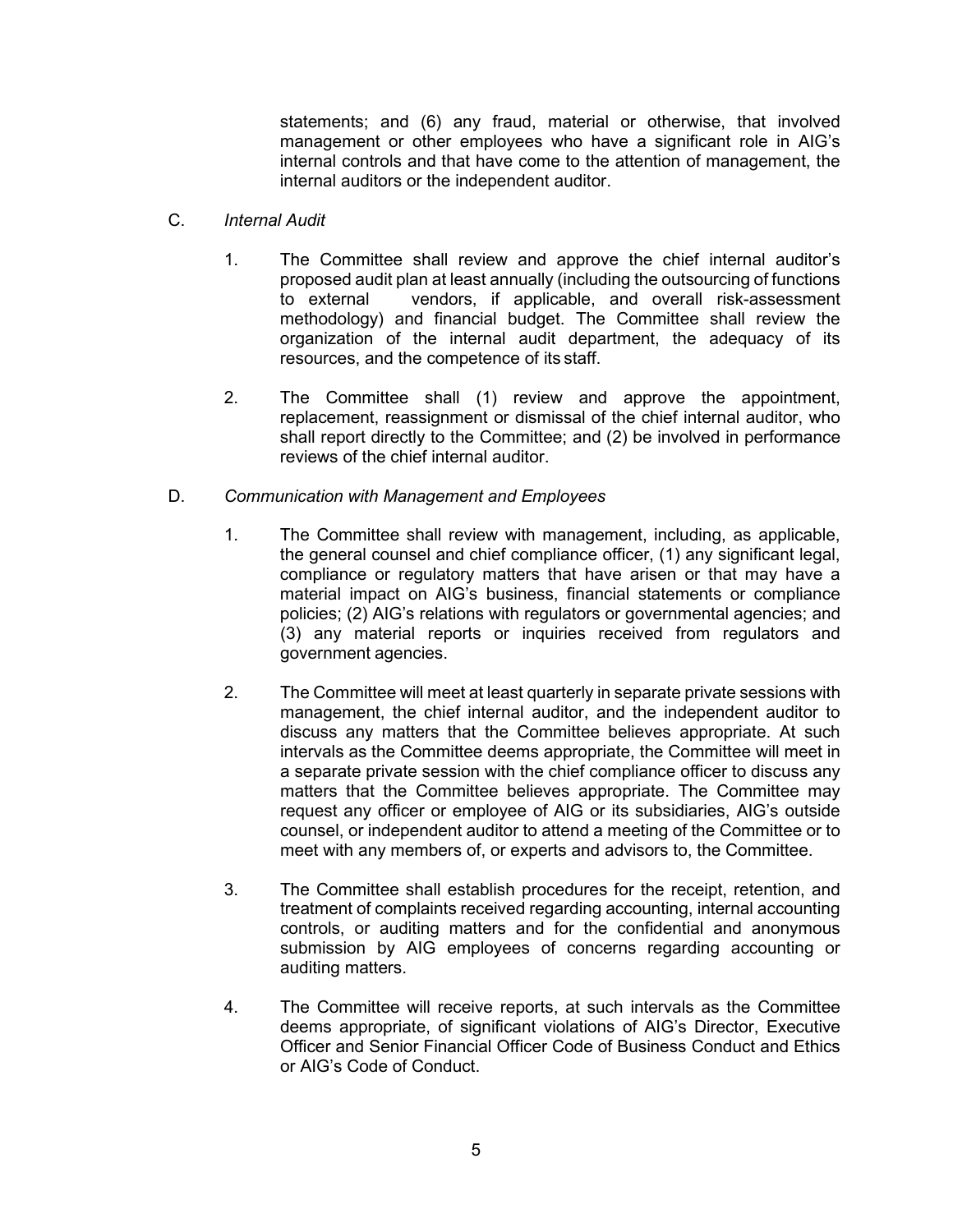- E. *Other Duties and Responsibilities*
	- 1. The Committee shall review and approve any report or other disclosure required to be prepared by the Committee pursuant to the rules of the SEC or required by any applicable law or regulation for inclusion in AIG's annual proxy statement.
	- 2. The Committee shall review and discuss the guidelines and policies governing the process by which senior management of AIG and the relevant operations of AIG assess and manage AIG's exposure to risk, as well as AIG's major financial risk exposures, and the steps management has taken to monitor and control such exposures. The Committee is not the sole body responsible for oversight of AIG's risk assessment and management. AIG manages and assesses its risk through multiple mechanisms other than the oversight of the Committee, including the oversight of other committees of the Board. The Committee Chair shall coordinate with the Chair of the Risk and Capital Committee to help ensure that both the Committee and the Risk and Capital Committee have received all information necessary to permit them to fulfill their duties and responsibilities with respect to risk assessment and risk management.
	- 3. The Committee shall, on an annual basis, review the following Model Audit Rule matters to the extent they may be relevant to the overall purpose and responsibilities of the Committee: (1) decisions taken at the AIG level which may materially impact subsequent statutory filings; (2) statutory accounting and reporting matters that may materiality affect disclosures made in AIG's consolidated financial statements; (3) filing status and results of audits related to statutory filings; and (4) independent auditor oversight and communications.
	- 4. The Committee may delegate authority to individual Committee members, as the Committee deems appropriate, and shall review the actions of such individuals as appropriate. The Chair is delegated the authority to discuss with the independent auditor the matters required to be discussed by the PCAOB Auditing Standards.
	- 5. The Committee shall report regularly to the Board. The Committee shall review with the Board any significant issues that arise with respect to the quality or integrity of AIG's financial statements, the effectiveness of AIG's internal control over financial reporting, AIG's compliance with legal or regulatory requirements, the performance and independence of AIG's independent auditor, and the performance of the internal audit function.
	- 6. The Committee shall:
		- o approve regular, quarterly cash dividends on AIG common stock, consistent with the current Board-approved Annual Capital Plan (including any amendments thereto) and any Board-approved dividend policies; and